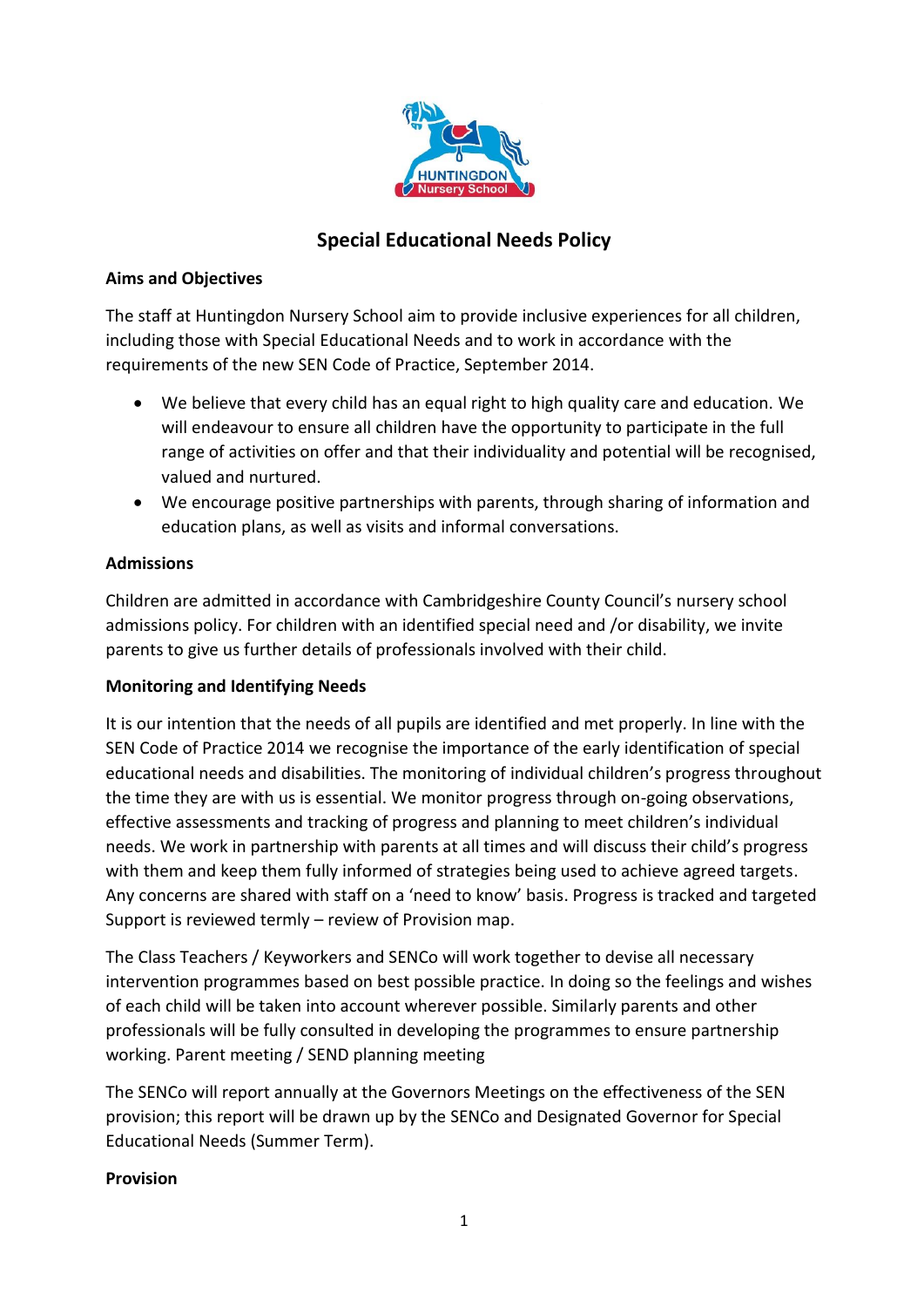Provision for each child with SEN will match the nature of a child's needs based on targeted Support. This support is recorded in an individual care plan (ICP) and reviewed regularly.

## **Partnership with Parents**

All staff recognise and respect the fact parents are the child's prime educators and work actively to ensure full participation in their child's schooling by:

- Respecting the perspectives and experiences a parent brings, and the parent's knowledge of their child.
- Ensuring openness in working together and being aware of the need to keep all channels of communication accessible.
- Recognising and respecting the pressures that the parent may be feeling and undergoing.
- Ensuring the full parental permission is given before the involvement of other colleagues/ professionals/ areas of support is accessed.
- Ensuring parents are aware of support groups within the LA and voluntary sector.
- Enabling parents to feel comfortable about communicating with school and staff.
- Support parents with the continued use of successful strategies at home.

Every effort is made to identify how best to support parents with practical help and emotional support.

The Local Educational Authority has set up SENDIASS, previously Parent Partnership, to help, advise and support parents independently.

Contact details: [pps@cambridgeshire.gov.uk](mailto:pps@cambridgeshire.gov.uk)

## **Complaints Procedures**

If parents have any complaint about the special educational provision for their child or about special needs provision in general they should:

- Speak in the first instance to their child's Keyworker or the SENCo.
- If the matter is not resolved they should speak to the Head teacher or to the chair of the governing body. The complaint will be investigated and they will be contacted within 5 school days.
- If the matter continues to be unresolved it will be referred to the special needs governor who will consider the complaint at the next full governors meeting and contact the parents within 5 school days from the date of the meeting.

## **Pupil Participation**

Staff are committed to the principle of seeking and taking account of the ascertainable views of each child. We recognise that it may not be easy to ascertain the views of such young children by asking them, but we attempt to do so through observation, listening to the child and talking with parents and other professionals.

## **Resources**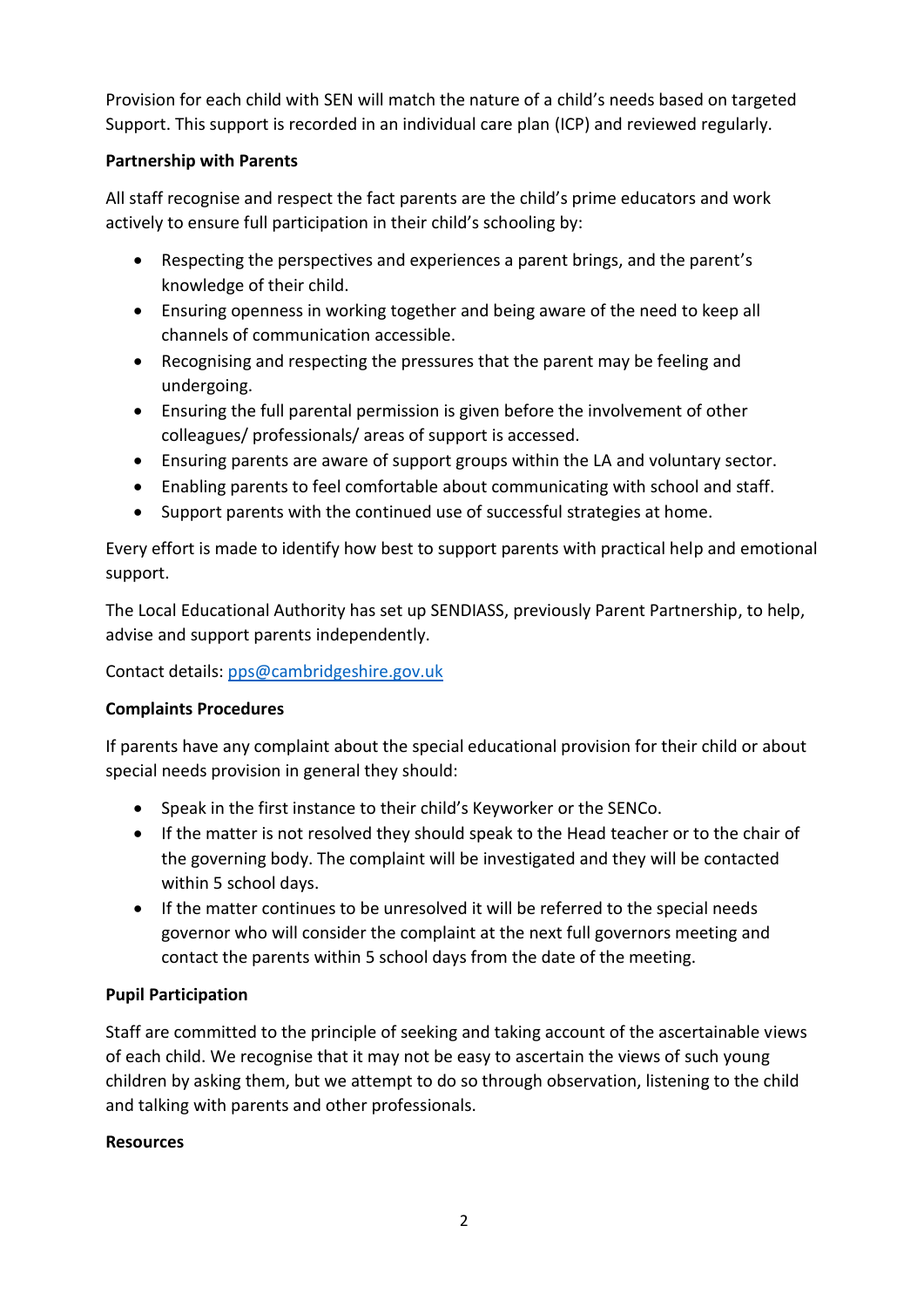The Governors and Head teacher will manage the funds allocated by the Local Authority to meet the needs of children in the Nursery with special educational needs. The Governors require the Head teacher / SENCo to ensure the optimum use is made of resources. Support staff and equipment may be used for the benefit of other pupils, providing there is no disadvantage to the pupil whom they are nominally allocated.

### **Role of the SENCo:**

The role of the SENCo is clearly outlined in the SEN Code of Practice, September 2014.

In addition the SENCo supported by Level 4 SEND T.A. Learning Support Assistants join fortnightly Bubble meeting to review provision as a team, this ensure there is a cohesive and supportive team working with the children.

The SENCo will ensure that Keyworkers have opportunities to work closely with their named SEN children and support staff in order to assess and record progress. Regular PPA Profiles will be updated and targeted support reviewed in a collaborative process - as part of a Bubble meeting.

The SENCo will maintain an SEN register and will ensure all children with additional needs are given appropriate support to ensure progress.

### **Inclusion**

When making admissions the schools will assess facilities and resources to ensure access for all. The Head teacher / SENCo will liaise to monitor the availability of funds for support workers, ensuring equal opportunities for children with Special Educational Needs.

Formal Annual Reviews will be held for children with Education, Health and Care Plans, as required by the SEN Code of Practice, September 2014.

## **Transfer from nursery to school**

Transfer programmes including Transition Meetings with receiving schools will be implemented. The SENCo will co-ordinate close liaison with staff at a child's future school to ensure they are fully informed of the child's needs and the current provision. In addition all documentation will be passed on to the future school.

### **Making Contact:**

**Special Educational Needs Co-ordinator**

**Claire Palmer – Headteacher** 

**SEND Governor: Sally Davies.**